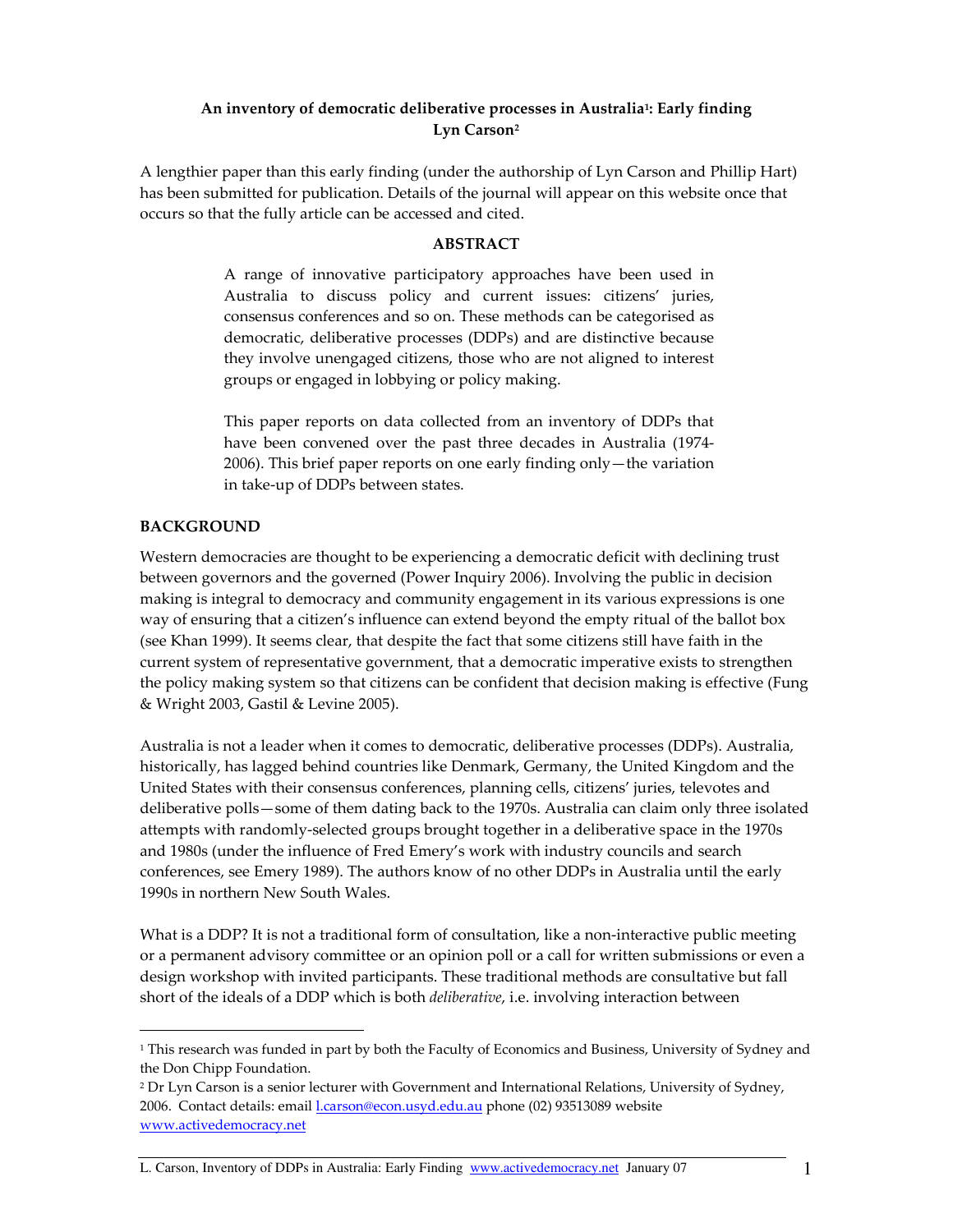participants and choice making as a group, and *inclusive*, i.e. involving people selected in a way to ensure they are a microcosm of the community.

…

A DDP, then, is a participatory method that draws together a cross-section of a population, usually through random selection, to deliberate over an extended period, usually a few days, about an issue of concern. They are typically one-off events though they might be part of a larger engagement strategy. The deliberations are assisted by a neutral, skilled facilitator and the group's goal is to make a decision or to find common ground and offer recommendations to decision makers. Ideally, the decision maker attends to these recommendations. …

The representative participants are *descriptively* representative. The aim is to attract participants who reflect the composition of the wider population. They are not delegates acting for others; instead they are meant to resemble or describe the population from which they are drawn. In some cases, when the numbers are small, stratified random sampling takes place, matching the characteristics of the small sample to the demographics of the larger population (in terms of socio-demographic relevance: for example, sex, age, occupation, geography, education). When large numbers are involved (with a deliberative poll or a  $21<sup>st</sup>$  century town meeting) then random selection should provide a statistically representative sample (see Box 1 for an example of largescale DDP). Also note that in the case study described in Box 1 the DDP was fortunate to have the imprimatur of an enabling leader, a government minister, and the participants' recommendations were adopted by the state government of which the minister was a part. This is unusual.

The WA State Minister for Planning and Infrastructure convened the Dialogue with the City.

The design attempted to engage the whole community. This included a survey of 8,000 residents, interactive web site, one hour TV broadcast, series of full page issues stories in the major newspaper, art and essay competitions in schools on the future of the city, and additional listening sessions for those frequently not heard – youth, the Indigenous and those from a non-English speaking background.

The process culminated in a '21<sup>st</sup> century dialogue' of 1,100 participants, held in September 2003. One third were stakeholder invitees, one third were respondents to advertisements, and one third were respondents to a random sample. Opportunities for deliberation were provided for in innovative ways. The forum combined interactive computer technology to determine key themes, with a planning game that enabled each participant to take the role of a planner to determine where and how the future growth of the city would occur. Participants were purposefully seated at tables of 10 to maximize the mix of expertise and views. A lead facilitator moderated, with a volunteer facilitator and scribe at each table. The end result, a new planning strategy for metropolitan Perth was submitted to the WA Planning Commission and the Minister for Planning and Infrastructure in 2004 (Carson & Hartz-Karp 2005).

# Box 1 Example of a large-scale DDP (21st century dialogue): Dialogue with the City, Perth

Small group deliberation provides an opportunity for dialogue and deliberation. When people are given extensive and accessible information and a chance to discuss their fears and concerns, they have the ability to grapple with quite complex material and to move toward consensus. They also have the capacity to generate new ideas and solutions. This is evidenced by the many consensus conferences that have been convened throughout the world, including one in Australia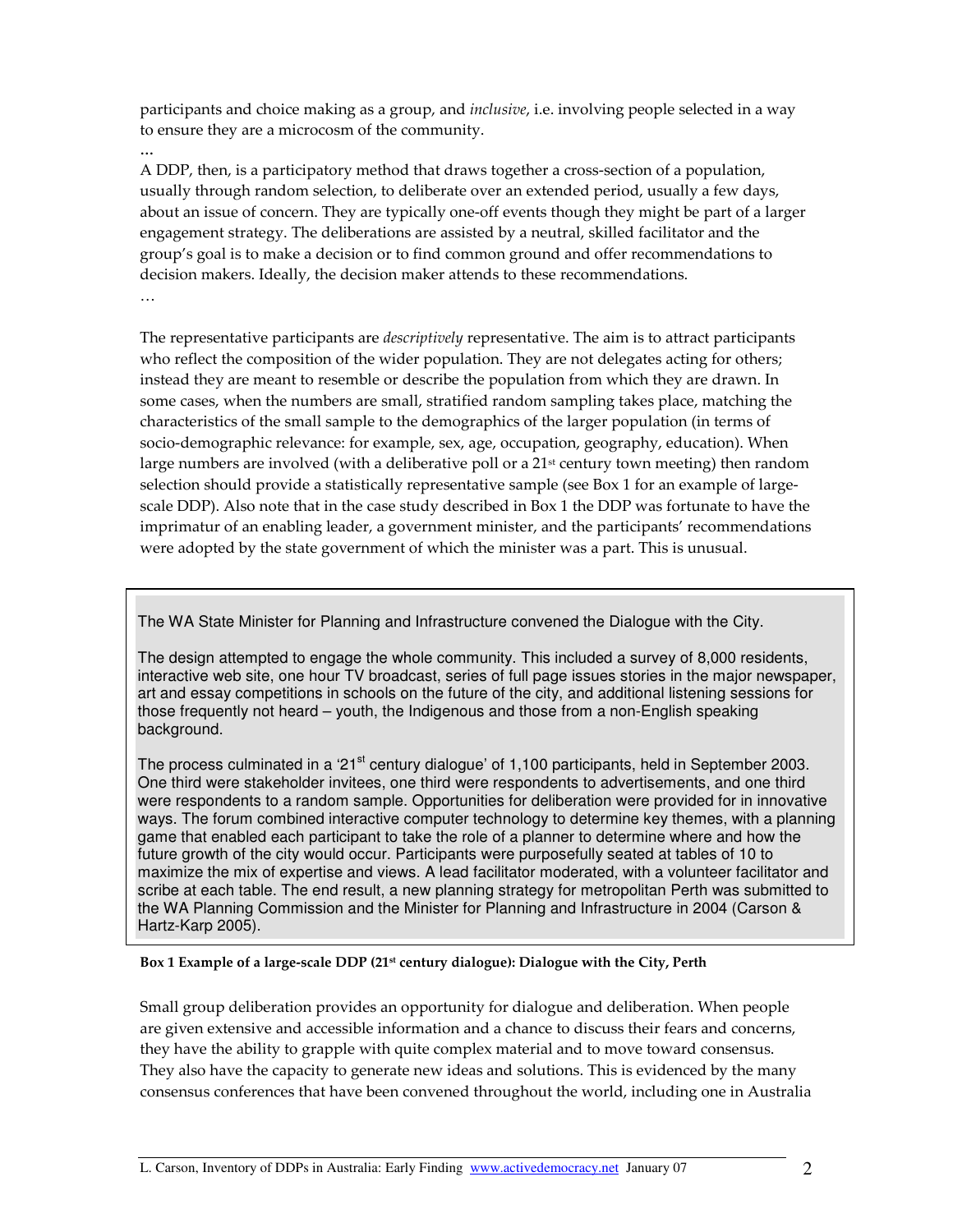in 1999 on genetically-modified organisms (Einsidel et al 2001; Renouf 1999). See Box 2 for a description of a small-scale deliberation that also involved a complex issue.

In 2001 the Institute for Sustainable Futures convened a citizens' panel as part of its social research on the subject of container deposit legislation (its director had been appointed by the Minister for the Environment to undertake an independent review). A steering committee had oversight of the selection process (random mailing to 2000 households throughout NSW) and the design of the process (a modified citizens' jury). The panel was chosen to match a profile to ensure a cross-section of the population according to sex, educational qualifications, age, area of residence, household structure, ethnicity and employment. The panel was given background information agreed to by stakeholders. They also had access to a library of information plus independent experts over the two-and-a-half days they deliberated, with the support of two skilled, neutral facilitators. The panel's final report was incorporated into the report that was delivered to the Minister.

### Box 2 Example of a small-scale DDP (a citizens' panel): Container Deposit Legislation, NSW

# INVENTORY—METHOD

The Australian inventory began in 2004 and was completed in 2006. Four associate researchers collected data during this time. The survey protocol contained 32 questions which aimed to capture details for every DDP convened in Australia which conformed in part to the three ideals.

…

By December 2006, 78 Australian DDPs had been documented. An analysis of these 78 can be found below. The data is very rich and this paper deals with only some of it, that is, where DDPs are being convened and when they were convened. Some observations are also made about the types of DDPs that are being convened in Australia. Examining the location of DDPs yielded a surprising finding which raised more questions for the researchers. This will be discussed later.

# INVENTORY—ANALYSIS

Australia is the world's largest island and its smallest continent. Inevitably we were bound to find stark differences in the expression of DDPs in a country that is renowned for its diversity. Australia is a federation of six states (New South Wales, Queensland, Victoria, South Australia, Western Australia and Tasmania) and two mainland territories (the vast and sparsely-populated Northern Territory and the tiny Australian Capital Territory). New South Wales (NSW) with approximately seven million people is the most densely populated state; Tasmania is the least populated with approximately half a million people (the two territories have even smaller populations). Table 1 shows the location (by state, territory or national) and year of each of these DDPs.

| <b>YEAR</b> | <b>NSW</b> | VIC | <b>QLD</b> | SA | WΑ | ACT | NT | <b>TAS</b> | National | TOTAL |
|-------------|------------|-----|------------|----|----|-----|----|------------|----------|-------|
| Pre-1977    |            |     |            |    |    |     |    |            |          |       |
| 1977-1986   |            |     |            |    |    |     |    |            |          |       |
| 1987-1996   |            |     |            |    |    |     |    |            |          |       |
| 1997-2006   | 12         | G   | C          |    | 41 |     |    |            |          | 72    |
| TOTAL       | 15         | 5   | O          |    | 41 |     |    |            |          | 78    |

#### Table 1 Inventory of Australian DDPs (as at Dec 06) by location and date (in decades)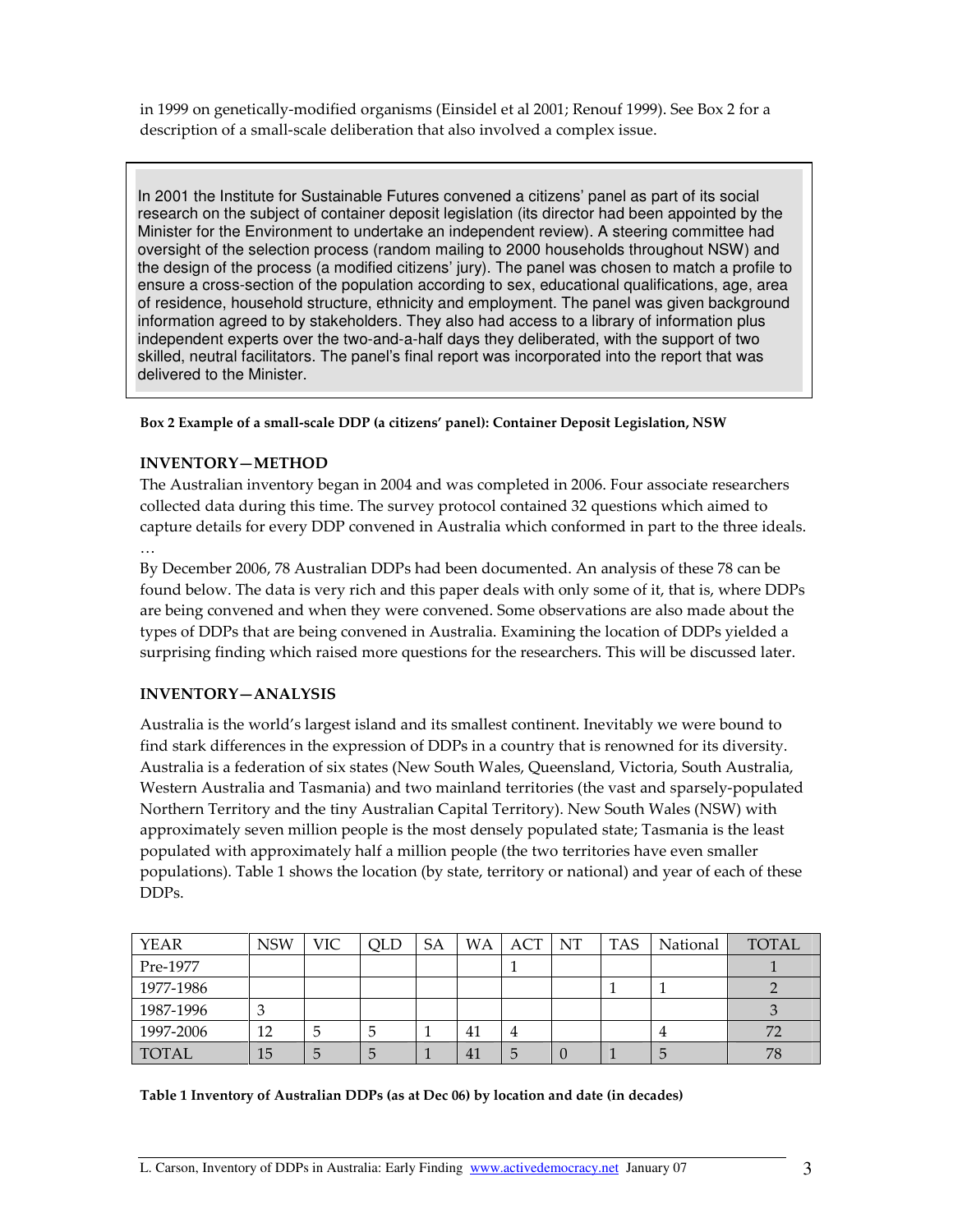### Changes over the past three decades

Very few DDPs were convened in Australia until 1999 when four DDPs were convened in the same year. This changed dramatically in 2001 when 12 were convened, seven by the same organisation (the Department of Planning and Infrastructure in WA). Without the DDPs convened by that government department, the number of DDPs convened in any one year never rises above single digits even though a slow growth is evident. Of the 78 convened (1974-2006), 30 have been convened (2001-2006) by one portfolio of agencies, planning and infrastructure, under the direction of the same minister, The Hon. Alannah MacTiernan MLA. This is a remarkable achievement in a six-year period.

# Geographic spread

South Australia and Tasmania have convened only one DDP each, the Northern Territory none. The tiny territory, ACT, has been more active than its size would predict and the other states have convened DDPs at a slow pace, except for WA.

Almost half of the DDPs were designed, coordinated and facilitated by one person: Janette Hartz-Karp, most of them with the *imprimatur* of the minister. The 36 DDPs which Hartz-Karp convened do not include participatory processes which could not be classified by the researchers as DDPs so their productivity is even more impressive than these statistics suggest. This is such a curiosity that it is discussed in greater depth under Findings.

There have been five other DDPs convened in WA and when these 41 are compared with other states a stark contrast is evident. Although WA has less than 10% of Australia's population, it has been responsible for 52% of DDPs. NSW, with 34% of the population has convened only 19%.

|              | <b>NSW</b>     | <b>VIC</b>     | <b>QLD</b> | <b>SA</b>    | <b>WA</b>      | <b>ACT</b>     | <b>TAS</b>   | <b>NATIONAL</b> | <b>TOTAL</b>   |
|--------------|----------------|----------------|------------|--------------|----------------|----------------|--------------|-----------------|----------------|
| Federal      | 3              | $\mathbf{1}$   | 3          |              |                |                |              |                 | 7              |
| govt         |                |                |            |              |                |                |              |                 |                |
| Local        | 3              |                |            |              | 3              |                |              |                 | 6              |
| govt         |                |                |            |              |                |                |              |                 |                |
| State        | 3              | $\mathbf 1$    | 1          |              | 33             | $\mathbf{1}$   |              |                 | 39             |
| govt         |                |                |            |              |                |                |              |                 |                |
| Govt         |                |                |            |              | $\overline{2}$ | $\overline{2}$ |              |                 | $\overline{4}$ |
| agencies     |                |                |            |              |                |                |              |                 |                |
| Research     | $\overline{4}$ | $\overline{2}$ |            | $\mathbf{1}$ | $\overline{2}$ | $\mathbf{1}$   |              | $\overline{2}$  | 12             |
| orgs         |                |                |            |              |                |                |              |                 |                |
| Non-govt     | 2              | $\mathbf{1}$   | 1          |              | $\mathbf{1}$   | $\mathbf{1}$   | $\mathbf{1}$ | 3               | 10             |
| orgs         |                |                |            |              |                |                |              |                 |                |
| <b>TOTAL</b> | 15             | 5              | 5          | $\mathbf{1}$ | 41             | 5              | $\mathbf{1}$ | 5               | 78             |

# Commissioning/funding body

# Table 2 DDPs by commissioning or funding body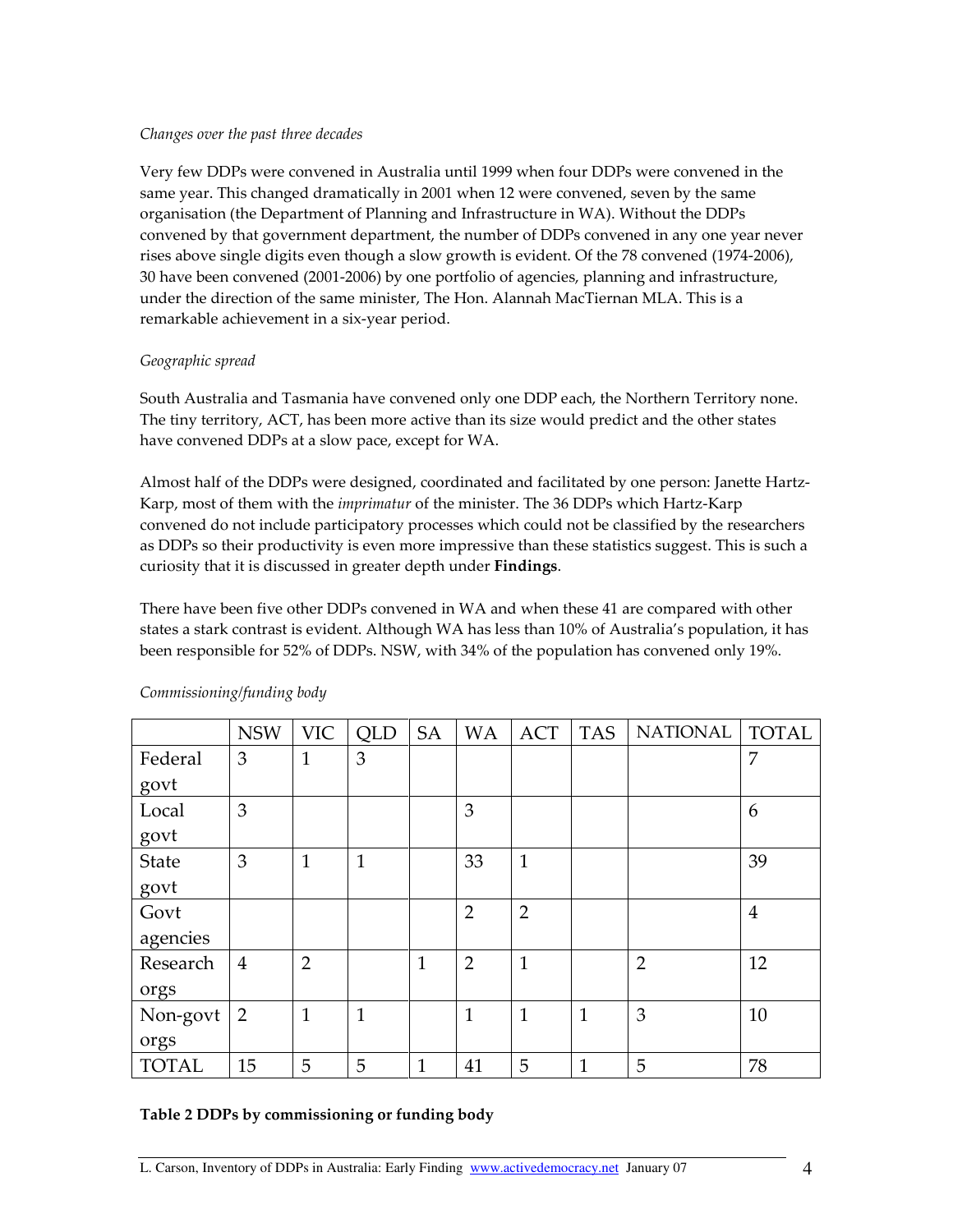It is evident from Table 2 (above) that state government is responsible for funding 50% of the Australian DDPs. However, if WA is removed state government has been an inadequate supporter of these processes.

Types of DDPs

…

| <b>METHOD</b>            | <b>NSW</b>   | <b>VIC</b> | <b>QLD</b>     | SA           | <b>WA</b> | ACT          | <b>TAS</b>   | National       | <b>TOTAL</b>   |
|--------------------------|--------------|------------|----------------|--------------|-----------|--------------|--------------|----------------|----------------|
| Citizens' jury           | 9            | 5          | $\overline{4}$ |              | 8         | 3            |              |                | 29             |
| Deliberative             |              |            |                | $\mathbf{1}$ |           | $\mathbf{1}$ |              | $\overline{2}$ | $\overline{4}$ |
| poll                     |              |            |                |              |           |              |              |                |                |
| Deliberative             | $\mathbf{1}$ |            |                |              | 5         |              |              |                | 6              |
| survey                   |              |            |                |              |           |              |              |                |                |
| 21 <sup>st</sup> century |              |            |                |              | 10        |              |              |                | 10             |
| dialogue                 |              |            |                |              |           |              |              |                |                |
| Consensus                |              |            |                |              |           |              |              | 1              | $\mathbf{1}$   |
| conference               |              |            |                |              |           |              |              |                |                |
| Consensus                |              |            |                |              | 12        |              |              |                | 12             |
| forum                    |              |            |                |              |           |              |              |                |                |
| (includes                |              |            |                |              |           |              |              |                |                |
| enquiry by               |              |            |                |              |           |              |              |                |                |
| design)                  |              |            |                |              |           |              |              |                |                |
| Multi-criteria           |              |            |                |              | 3         |              |              |                | 3              |
| analysis                 |              |            |                |              |           |              |              |                |                |
| conference               |              |            |                |              |           |              |              |                |                |
| Deliberative             | 5            |            | $\mathbf{1}$   |              | 3         | 1            | 1            | $\overline{2}$ | 13             |
| forum                    |              |            |                |              |           |              |              |                |                |
| (includes                |              |            |                |              |           |              |              |                |                |
| world café)              |              |            |                |              |           |              |              |                |                |
|                          |              |            |                |              |           |              |              |                |                |
| <b>TOTAL</b>             | 15           | 5          | 5              | $\mathbf{1}$ | 41        | 5            | $\mathbf{1}$ | 5              | 78             |

### Table 3 Various DDP methods by location

# INVENTORY—FINDINGS

It was noted earlier that Western Australia is responsible for more than half of the processes summarised in Table 3 and that this is because of the extraordinary activity of one process champion and consultant, Dr Janette Harz-Karp, and one enabling leader, the Minister for Planning and Infrastructure, The Hon. Alannah MacTiernan MLA, and can be traced back to a fortuitous combination of circumstances (uncovered during follow-up interviews with Hartz-Karp and MacTiernan).

MacTiernan's interest in DDPs was sparked by a conversation with Hartz-Karp prior to her party's election to government and her subsequent elevation to Minister for Planning and Infrastructure. She expressed great interest in trialing these methods if she was ever in a position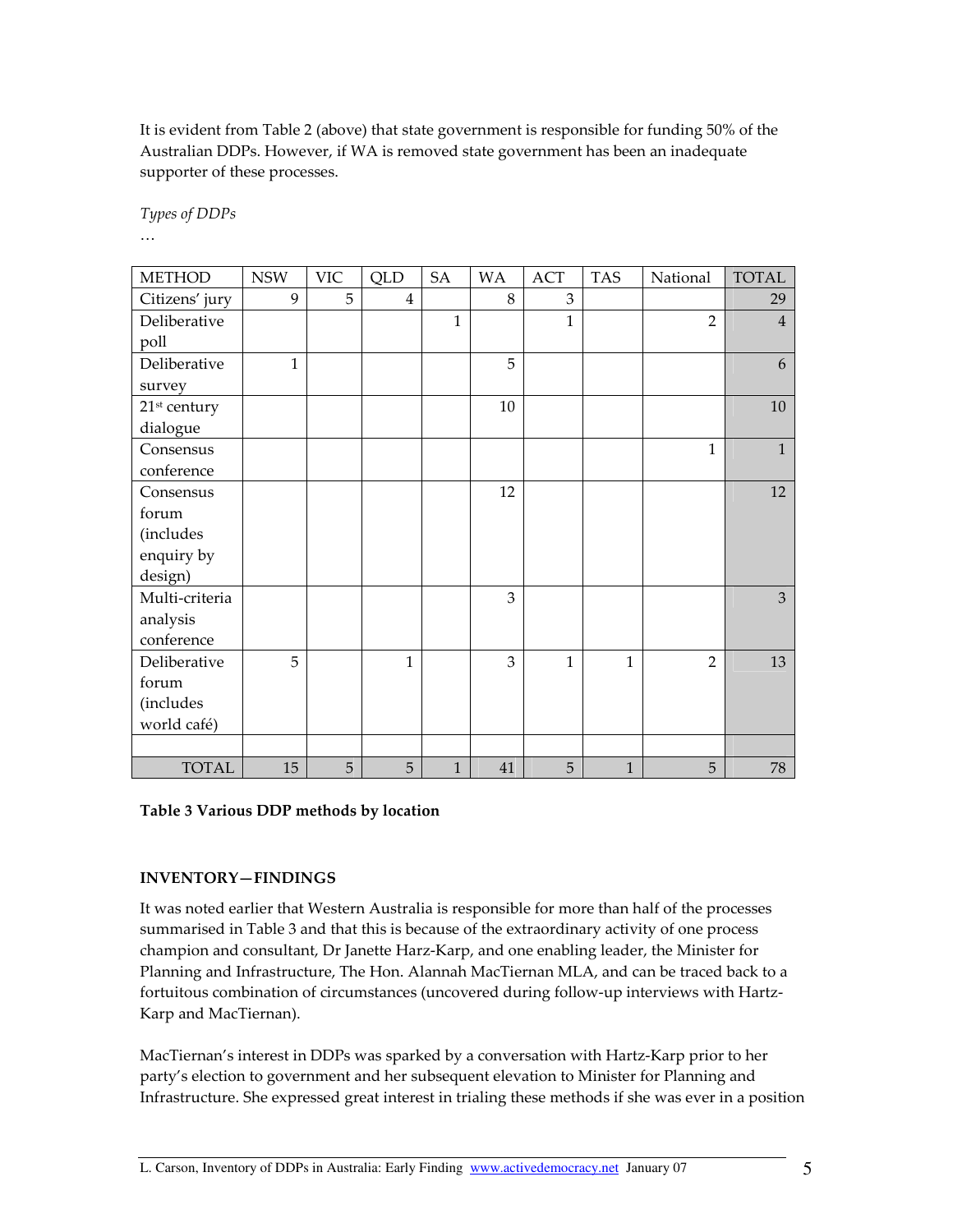of influence. Fortunately, planning was the portfolio she was offered when her party, the Australian Labor Party, came to power.

MacTiernan and Hartz-Karp share a deep commitment to citizen involvement in decision making, whether that is deciding where to locate a town hall in a regional centre or developing a plan to make the state capital the world's most livable city. What is remarkable about MacTiernan is the way in which she delivers on her promise to citizens—if she promises that their decision will be final, she delivers on that promise. She has demonstrated how an elected representative can integrate citizens' common sense and their willingness to learn in a manner which strengthens rather than diminishes the current political system.

There is no equivalent in any other state of Australia, and possibly in the world, where a single politician has embraced DDPs with such enthusiasm during her term of office. Given that the party of which she is a member was re-elected to government in February 2005 this may continue until the next election. This situation confirms the catalytic nature of combining a skilled process champion with an enabling leader (Carson 2006a).

…

It was found that representativeness and deliberativeness are the principles that have been best fulfilled. Given that a high degree of both was essential for a process to be included in our inventory this is perhaps unsurprising.

…

Influence scored far lower on our assessments. It is probably not surprising that this score should be lower than the others; it requires wresting some level of control over the outcome from the sponsors and/or decision makers. Sponsors are not always those charged with making decisions but when they are, they may be expected to be reluctant to put themselves in the hands of a group of unknown people in whom the sponsor may have little trust.

#### … **CONCLUSION**

…

 It is interesting to note the burgeoning global interest in this field and the commensurate desire to track the implementation of DDPs. However, Australia is definitely lagging behind. Without the anomalous experiences in WA, the rate of take-up of DDPs in Australia would be far less impressive. This is an area for future investigation: the comparative indifference toward DDPs by Australian decision makers, as well as an investigation of the sphere of government (local, state, federal) that is most conducive to this form of community engagement.

The three ideals with which this paper and the inventory began are all difficult to achieve. Representativeness and deliberation though difficult to achieve are perhaps less threatening to decision makers than ceding *influence*. Given the challenges associated with achieving influence and the importance for participants of doing so, perhaps DDPs should be renamed DDPIs to accommodate this ideal: deliberative, inclusive, influential processes.

Robert Goodin introduces his book, Reflective Democracy, with the following words

Democracy is a much-contested concept. Fundamentally, though, it is a matter of making social outcomes systematically responsive to the settled preferences of all affected parties (Goodin, 2003: 1, our italics).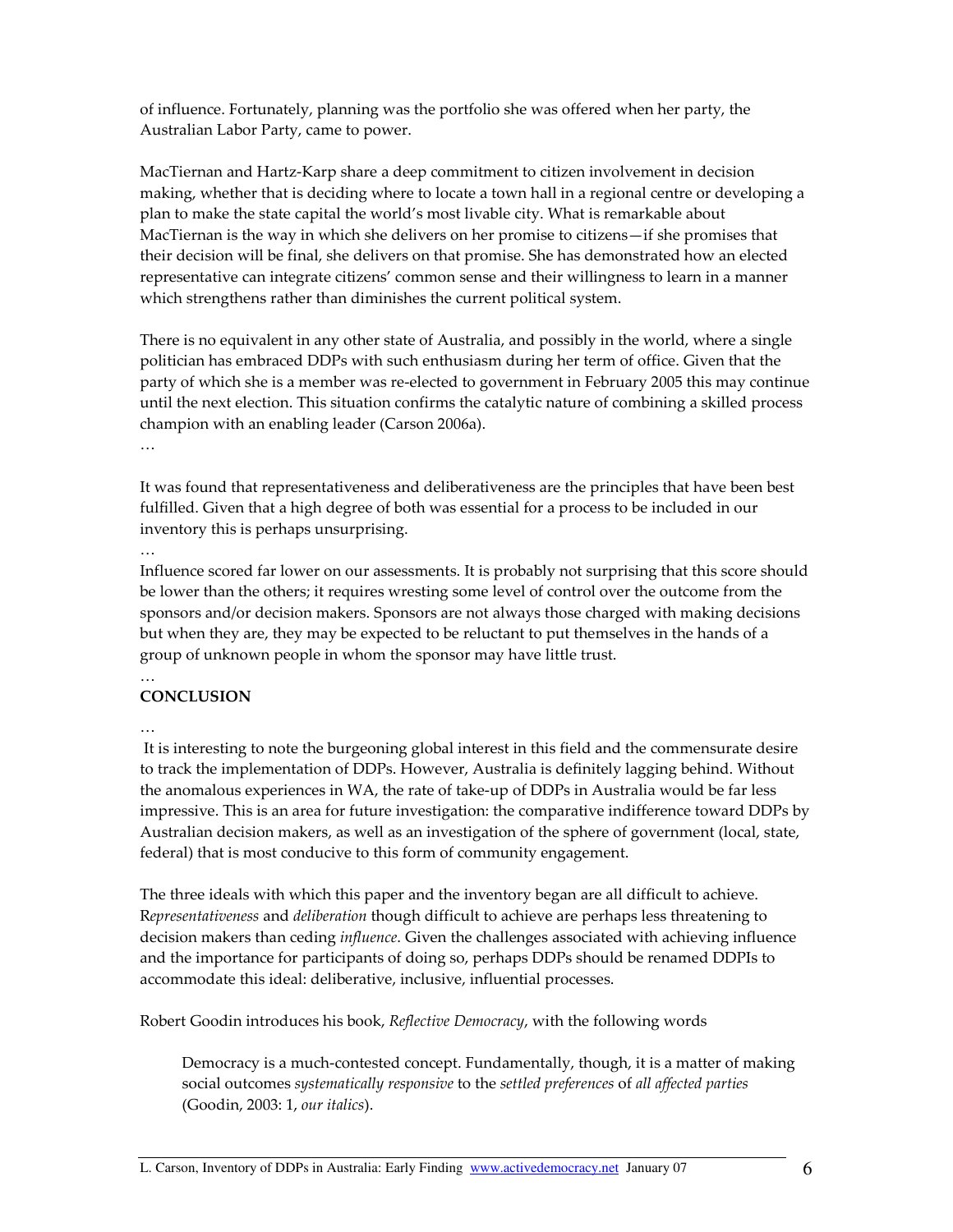This is the deliberative democracy project in a nutshell and the framework for this paper. Citizens can have real influence when decision makers are systematically responsive; however this means that a representative grouping must be found from amongst all affected parties; and their discussion must be geared to determining settled preferences. Goodin follows this introductory sentence with another:

Voting is the classic mechanism for ensuring systemic responsiveness of that sort (Goodin: 2003: 1).

Unlike the kind of internal, individual deliberation that Goodin advocates, we contend that democratic, deliberative processes provide a robust mechanism for moving beyond the empty ritual of voting. The ballot box is only one democratic practice, one designed to confer political legitimacy on legislators. Democratic, deliberative processes place citizens at the centre of policy making, working in tandem with elected and non-elected officials. Our inventory demonstrates that Australia still has long way to go but it has exposed one extraordinary achievement which demonstrates that it I moving along that path.